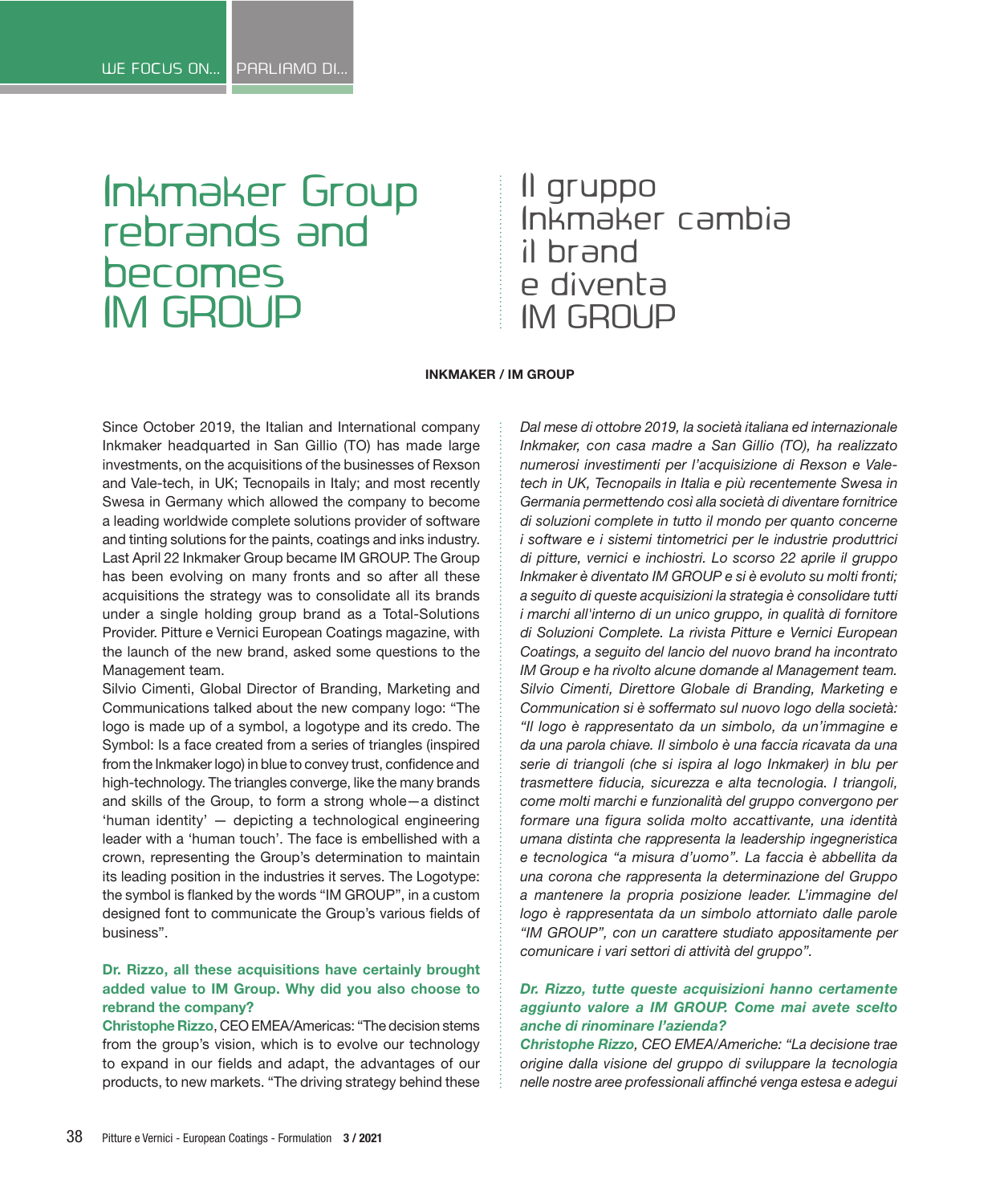acquisitions was to create a reliable complete supply chain—serving predominantly, but not only, the ink, paint and coatings industry—to sustain our core businesses.

"This meant restructuring our brands into various specialties, yet to still be one strong force, hence the need to rebrand the existing

Inkmaker Group brand. "Due to its acquisitions, Inkmaker grew by 25% globally.

**Valentina Cigna**, Global Director of HR and President added: "The name "IM", has a historical meaning for us. The 'I' and the 'M' are acronyms deriving from the name "Inkmaker"—the founder of the group, and it meant a lot to us to remember those who, in 1987, IM Group: founded Inkmaker… Carlo Musso, Luciano Longobardi and—especially for me—my father, Giuliano Cigna. He would have been very proud of this moment".

#### **For the launch of the new brand name, you have chosen April 22, a special day as Earth Day is celebrated. What is the strategy of I.M. Group in support of environmental protection?**

**Valentina Cigna**: "We chose to launch IM GROUP, on World Earth day, because it was important for us to make a global statement about our commitment to further our social responsibility and sustainable practices. We are evolving the way in which our products are impacting the environment and the carbon footprint they leave.

To action this we are partnering with Deloitte, to create a roadmap, to fulfil our environmental strategy, which aims on reducing our eco-impact, through the current resources we use and the waste we create, so that we can do our part in reducing environmental pollution. Additionally, as a safe work environment is high on company's agenda, the strategy aims at aligning our ethical principles for a safe work environment with those of the United Nations' Global Compact . Our strategy also includes a CSR initiative to form an IM GROUP FOUNDATION which aims to be formally ready by end of this year and which will be followed by, our Goodwill Ambassador, Alice Guerra, as the foundation's chairman. This initiative will have 2 strategic scopes:

- 1. to bring social activities, to members of the local communities, where we operate and
- 2. to offer career development, and growth opportunities, to the youth within those communities. On a private level, we have always been active in this field, especially in South east Asia, working closely with children with special needs

*i vantaggi offerti dai nostri prodotti a nuovi mercati". La strategia dominante su cui si sono basate le acquisizioni è consistita nel creare una catena di distribuzione completa e affidabile dedicata principalmente, ma non solo, all'industria produttrice di inchiostri, pitture e vernici, a sostegno del nostro business dominante.* 

*"Da ciò è derivato l'ammodernamento dei nostri brand in varie specialità, pur restando un'unica forza, da cui la necessità di rinominare l'esistente gruppo Inkmaker con un'identità indipendente e autonoma. "Grazie a questa acquisizione, l'azienda è cresciuta del 25% in tutto il mondo.*

*Valentina Cigna, Direttrice generale di HR e Presidente ha poi aggiunto: "Il nome "IM ha un significato storico per noi. "I" e "M" sono acronimi del nome "Inkmaker", fondatrice del gruppo, in memoria di coloro che nel 1987 la fondarono: Carlo Musso, Luciano Longobardi e, particolarmente importante per me, mio padre Giuliano Cigna. Sarebbe stato molto orgoglioso di questo evento, se fosse stato in vita".*

#### *Per il lancio di questa nuova denominazione commerciale avete scelto il 22 aprile, un giorno speciale quando si celebra la Giornata della Terra. Qual è la strategia a supporto della protezione dell'ambiente?*

*Valentina Cigna: "Abbiamo scelto di lanciare IM GROUP, nella Giornata Mondiale della Terra perché era importante per noi dichiarare pubblicamente il nostro impegno ad accrescere la nostra responsabilità sociale e le pratiche sostenibili. Stiamo perfezionando le tecniche di riconoscimento dell'impatto esercitato dai nostri prodotti sull'ambiente e della loro impronta al carbonio. A tal fine, abbiamo ipotizzato un rapporto di collaborazione con Deloitte per creare una roadmap e attuare la nostra strategia per l'ambiente, che deve mirare a ridurre il nostro impatto sull'ambiente, grazie alle risorse attualmente utilizzate e ai prodotti di scarto generati, in modo da contribuire a ridurre l'inquinamento dell'ambiente. Inoltre, dal momento che il concetto di ambiente di lavoro sicuro è tenuto in alta considerazione dalla nostra società, la strategia mira ad allineare i nostri principi etici per un ambiente di lavoro sicuro a quelli del Global Compact delle Nazioni Unite. La nostra strategia comprende anche l'iniziativa CSR per creare una IM GROUP FOUNDATION che mira ad essere formalmente pronti entro la fine di quest'anno e che sarà seguita dal nostro Goodwill Ambassador Alice Guerra, in qualità di presidente della Fondazione. Questa iniziativa avrà due finalità strategiche:*

*1. Creare attività sociali per i membri delle comunità locali,* 

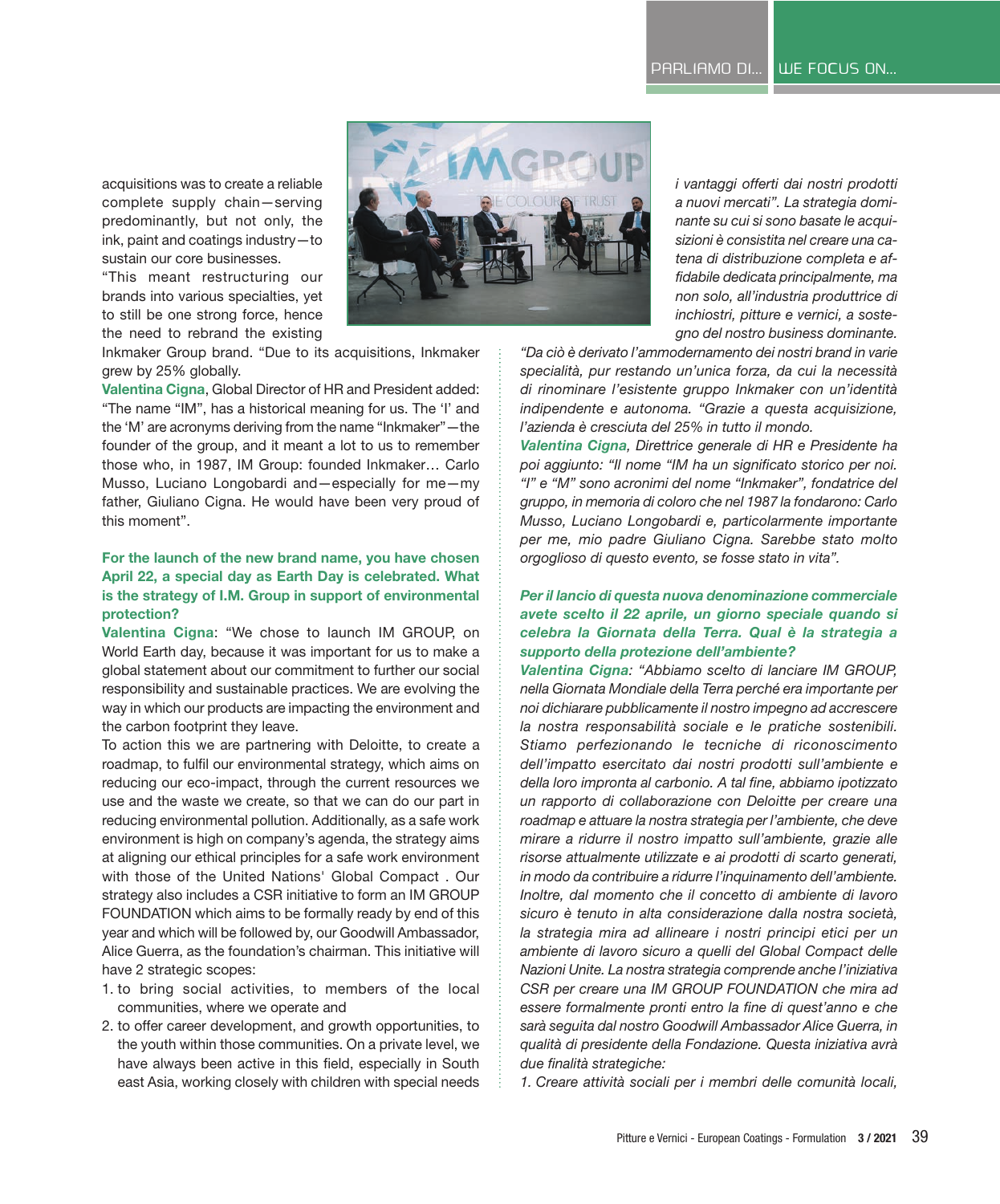through workshops and activities—now we will be bringing this activity to the next level and into our company."

#### **How has your approach changed to serving customers, if it has changed, after these acquisitions?**

**Roberto Guerra**, CEO Asia Pacific, IM GROUP: "We have expanded our premises in Malaysia, to house our Tinting and Engineering brand, Teko together with Inkmaker. We will be opening in Asia Pacific: an office in Thailand. We are gaining market share in Philippines. The big one of course is China, suffice to say that due to our larger premises we can now double the number of standard machines we ship monthly, from an average of 5 or 6 units to 10 units. More importantly, the real added value for our customers, is our capability to build more complex units, which is where our R&D is investing a lot of resources. Smart factory and Industry 4.0 are driving our growth and when you build complete production lines for a paint and ink company it's important to have enough space to work in total safety".

**Gianluca Incerti**, Global Commercial Director, IM GROUP. "Being a "Total Solutions Provider" is our mission, and this is precisely why we acquired the brands that we did. Our strategy is to create "areas of excellence" dedicating each of our brands to a specific expertise. Each brand can still work individually with its existing clients in its own markets and when required share their expertise offering Total Solutions—for example on large turn-key plant engineering projects. This guarantees resource optimisation and high flexibility to manage projects of all sizes. This was one of the key reasons for forming the holding brand, IM GROUP, in the first place. For example; Rexson and Vale-tech had their own unique technology, now, that we are one large team, we are consolidating each brand's strength and combining, resources, technology and software and we can take a tremendous advantage in the integration with Inkmaker to offer state of the art solutions. With the restructure of our brands —Inkmaker will focus on ink dispensing and software design; Rexson will be predominantly for paint as well as liquid ink, Vale-Tech will focus on narrow-web and paste-inkdispensing so UV flexo ink and offset inks; Swesa mainly for; food, pharmaceutical, corrugated packaging, cosmetics and more; Teko will remain in POS Tinting and R&D Training and; Tecnopails for filling solutions.

#### **Let's speak about the brain of the company, your software technology and solutions.**

Francesco Nesti, Global Director of Software & Automation: Inkmaker's software, is the essence of our systems and by *dove operiamo e*

*2. Offrire opportunità di carriera e di crescita ai giovani all'interno di queste comunità. Per quanto concerne il settore privato, siamo sempre stati attivi in questo campo, specialmente nel sud-est asiatico, operando a stretto contatto con bambini con bisogni speciali grazie a laboratori e attività. Per il futuro innalzeremo il livello di questa attività anche nella nostra società."*

#### *Come è cambiato il vostro approccio alla clientela, se è cambiato, a seguito di queste acquisizioni?*

*Roberto Guerra, CEO per l'Asia Pacifico di IM Group: "Abbiamo ampliato i nostri uffici in Malesia per accogliere il nostro brand Teko Tinting and Engineering, insieme a Inkmaker. Rafforzeremo le attività nell'Asia Pacifico con un nuovo ufficio in Thailandia. Abbiamo acquisito quote di mercato nelle Filippine, ma la maggiore attività riguarderà ovviamente la Cina, basti dire che, grazie alla nostra importante unità produttiva, siamo ormai in grado di raddoppiare il numero di macchinari standard consegnati ogni mese, da una media di 5 o 6 unità fino ad arrivare a 10. E' essenziale affermare che il valore aggiunto effettivo per la nostra clientela è rappresentato dalla capacità di costruire unità sempre più complesse, un campo in cui il nostro laboratorio R&D sta investendo molte risorse. Le fabbriche smart e l'Industria 4.0 stanno guidando la crescita e nel momento in cui vengono allestite linee di produzione complete per un'industria produttrice di inchiostri e pitture è importante avere abbastanza spazio per lavorare in condizioni di totale sicurezza".*

*Gianluca Incerti, Direttore Commerciale globale, IM GROUP: "Essere fornitori di "Soluzioni Complete" è la nostra missione e questo è precisamente il motivo per cui abbiamo acquisito i marchi di cui abbiamo parlato prima. La nostra strategia consiste nel creare "aree di eccellenza" dedicando ogni nostro brand ad esperienze specifiche. Ogni brand puo' continuare ad operare individualmente con la clientela esistente nei propri mercati di competenza e quando necessario, condividere la loro esperienza offrendo Soluzioni Complete, ad esempio in importanti progetti ingegneristici di impianti chiavi in mano.*

*Ciò garantisce l'ottimizzazione delle risorse e alta flessibilità per la gestione di progetti di qualsiasi entità. Questa è stata una delle ragioni principali per cui è nato il nuovo brand. Ad esempio Rexson e Vale-Tech avevano la propria tecnologia proprietaria e ora che siamo diventati un grande team stiamo consolidando le potenzialità di ciascun brand e condividendo risorse, tecnologia e software traendo considerevoli vantaggi dall'integrazione con Inkmaker per offrire soluzioni allo stato dell'arte. Grazie alla ristrutturazione dei nostri brand, Inkmaker sarà focalizzata nella produzione di sistemi di dosaggio di inchiostri e sulla progettazione di software; Rexson avrà un ruolo predominante*